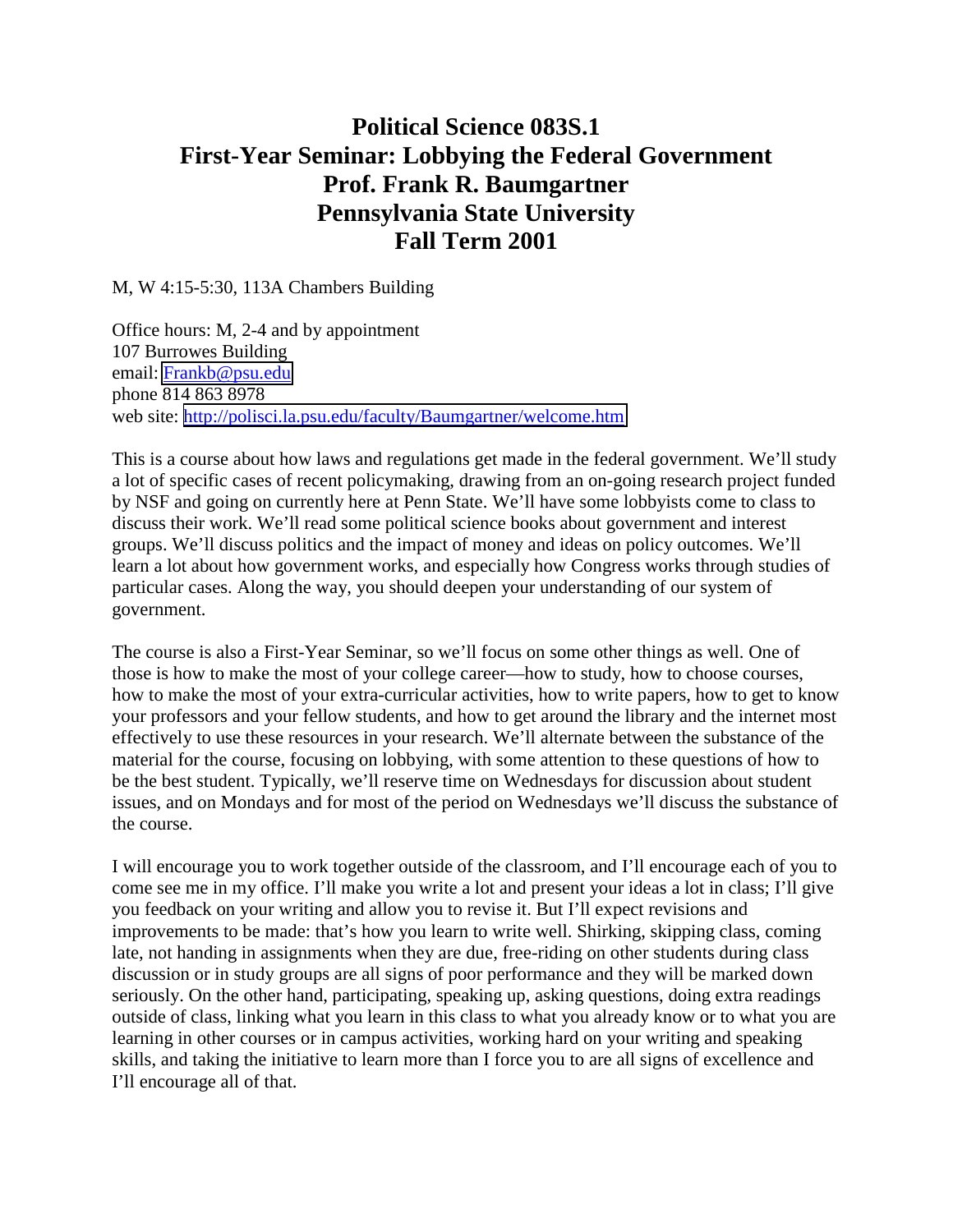Three books concerning government and lobbying are required for purchase. In addition, a fourth book on how to make the most of your college education is required and will form the basis for discussions throughout the term. These four books have been ordered and are available at local bookstores:

- Schattschneider, E.E. 1960. *The Semi-Sovereign People: A Realist's View of Democracy in America*. Fort Worth: Harcourt Brace Jovanovich.
- Browne, William P. 1998. *Groups, Interests, and U.S. Public Policy*. Washington: Georgetown University Press.
- Wolpe, Bruce C. and Bertram J. Levine. 1996. *Lobbying Congress: How the System Works*. 2<sup>nd</sup> ed. Washington: Congressional Quarterly Press.
- Light, Richard J. 2001. *Making the Most of College: Students Speak Their Minds*. Cambridge: Harvard University Press.

In addition to these readings, we will make extensive use throughout the term of a large web site maintained here at Penn State. You should become familiar with it as soon as possible; its contents will form the basis for many of our assignments and discussions. Often, we will relate the details of what you find on the web site with the theories and ideas presented in the other required readings. Http://lobby.la.psu.edu is the site. More details about that will follow throughout the term. Check it out.

Assignments are simple. Lots of writing, and lots of class discussion. No exams. You will write 5 3-to-5 page papers throughout the term and then combine these into a term paper due on the last day of class. Details on these papers are below, and we'll talk more about them in class. Each Wednesday for most of the semester, as noted below, we'll finish class with a half-hour discussion of Light's book. Students will be divided into two groups, and each time one of the groups will be required to distribute to all the other students in class a very short (less than one page, single-spaced) reaction paper. Does the book apply to Penn State? What advice in the book is worth following, or what have your experiences been? What advice will you ignore, and what will you follow? These papers will be graded only acceptable/not acceptable, and each of you will write four of them over the term.

Grades will be calculated as follows:

- 50% 5 short papers combined (10 points each)
- 10 acceptable grades on all four 1 page papers on Light (2.5 points each)
- 20 class discussion and participation
- 20 term paper

100% Total grade. Note that class participation, not simply attendance, can make the difference between an A and a C.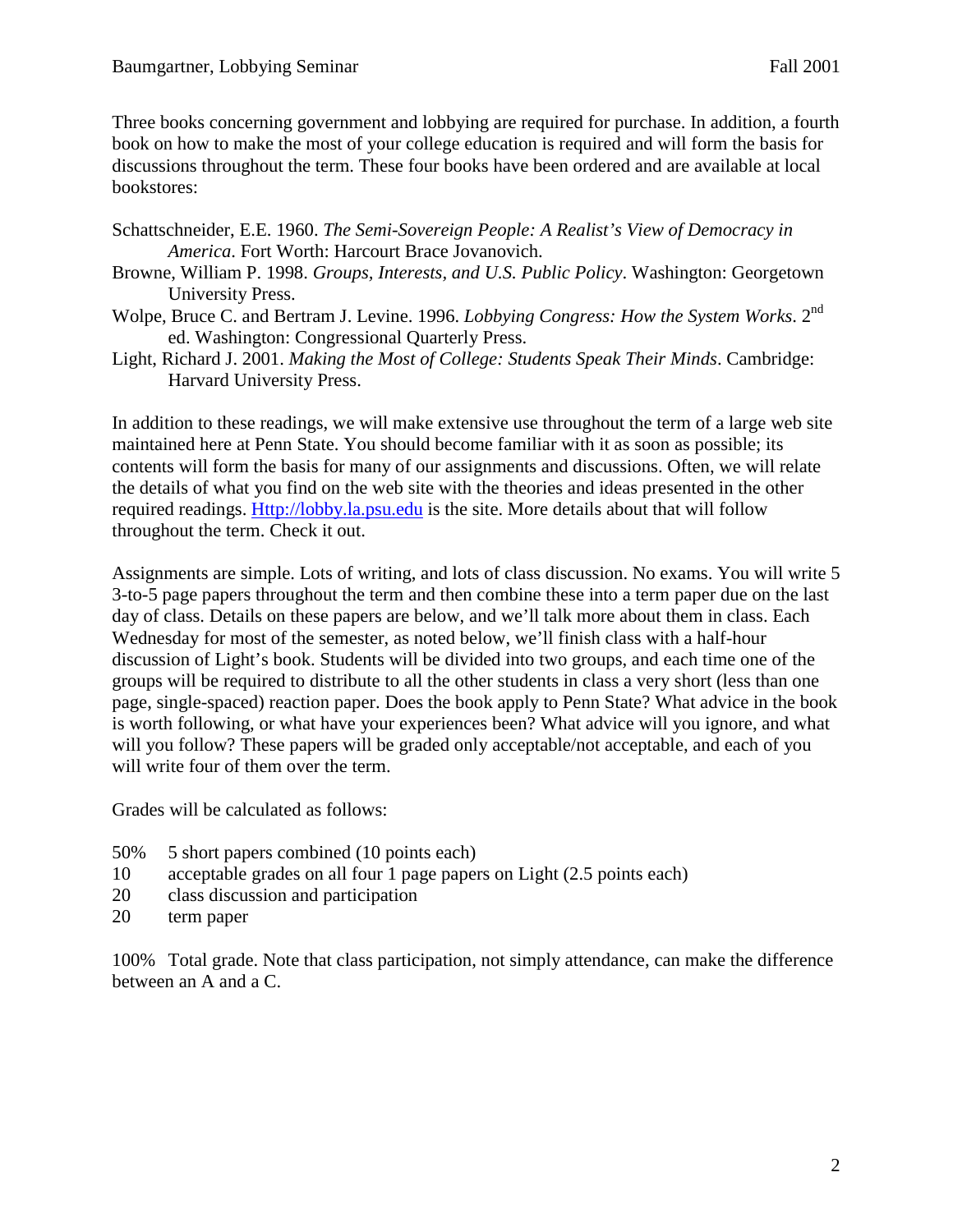Please note the following announcements concerning University policies.

## **Academic Dishonesty<sup>1</sup>**

The Department of Political Science, along with the College of the Liberal Arts and the University, takes violations of academic dishonesty seriously. Observing basic honesty in one's work, words, ideas, and actions is a principle to which all members of the community are required to subscribe.

All course work by students is to be done on an individual basis unless an instructor clearly states that an alternative is acceptable. Any reference materials used in the preparation of any assignment must be explicitly cited. In an examination setting, unless the instructor gives explicit prior instructions to the contrary, whether the examination is in-class or take-home, violations of academic integrity shall consist of any attempt to receive assistance from written or printed aids, or from any person or papers or electronic devices, or of any attempt to give assistance, whether the one so doing has completed his or her own work or not.

Other violations include, but are not limited to, any attempt to gain an unfair advantage in regard to an examination, such as tampering with a graded exam or claiming another's work to be one's own. Violations shall also consist of obtaining or attempting to obtain, previous to any examinations, copies of the examination papers or the questions to appear thereon, or to obtain any illegal knowledge of these questions. Lying to the instructor or purposely misleading any Penn State administrator shall also constitute a violation of academic integrity.

In cases of a violation of academic integrity it is the policy of the Department of Political Science to impose appropriate penalties that are consistent with University guidelines.

## **Disabilities**

 $\overline{a}$ 

The Pennsylvania State University encourages qualified people with disabilities to participate in its programs and activities and is committed to the policy that all people shall have equal access to programs, facilities, and admissions without regard to personal characteristics not related to ability, performance, or qualifications as determined by University policy or by state or federal authorities. If you anticipate needing any type of accommodation in this course or have questions about physical access, please tell the instructor as soon as possible. Reasonable accommodations will be made for all students with disabilities, but it is the student's responsibility to inform the instructor early in the term. Do not wait until just before an exam to decide you want to inform the instructor of a learning disability; any accommodations for disabilities must be arranged well in advance.

<sup>&</sup>lt;sup>1</sup> Much of the text above has been directly obtained from the sections of the Princeton University website hftp://www.princeton.edu/pr/pub/rrr/99/pages/Ol.htm ) concerning academic integrity (Rights, Rules, Responsibilities introductory text as well as pages 55-69) as well as from the website of the Department of Economics at The Pennsylvania State University.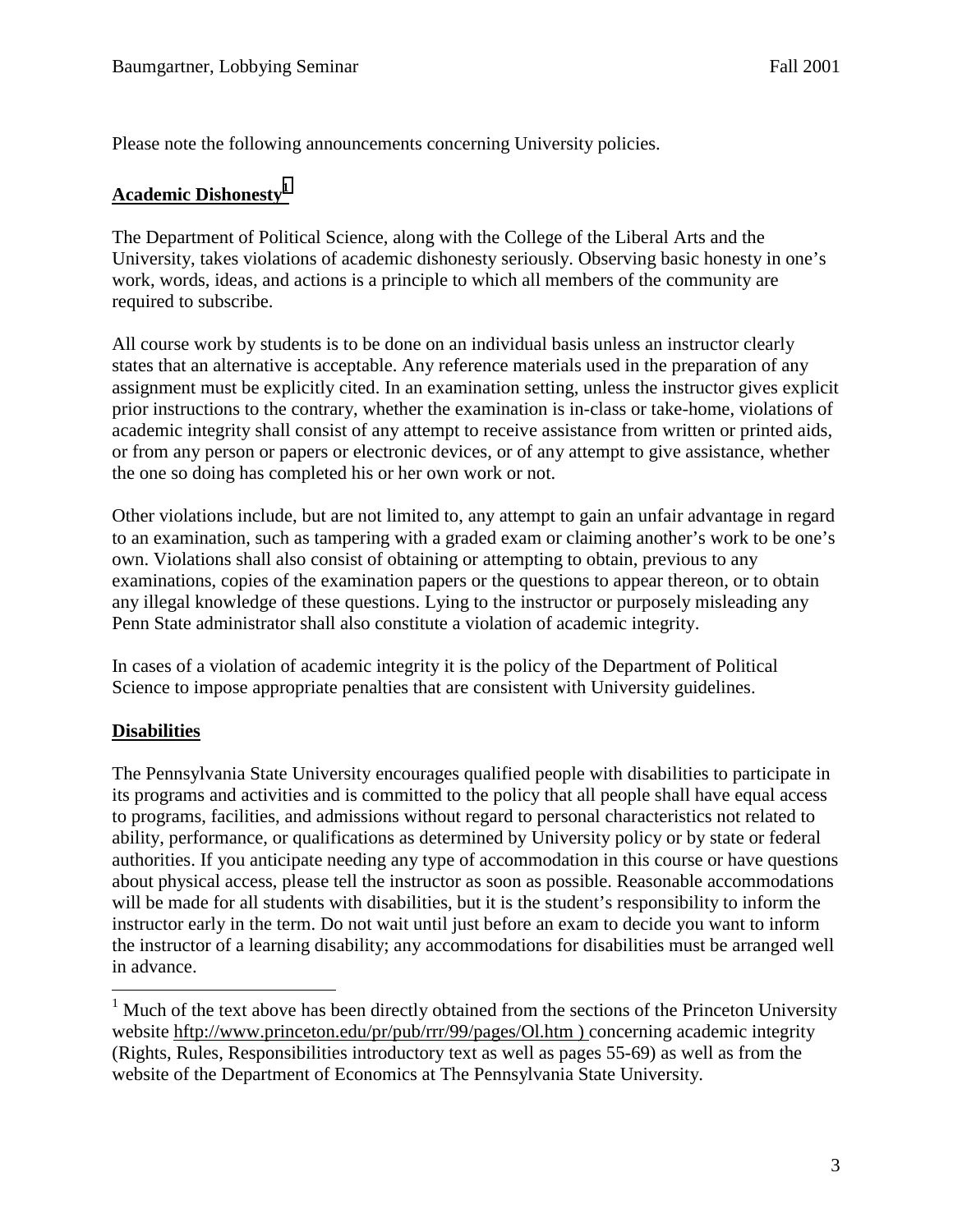## **Weekly reading and writing schedule**

The following assignments are for both the Monday and Wednesday sessions. You should read all the material before the Monday session even though we may not discuss all of it on that day. Please note that some adjustments may be made in the following schedule to accommodate guest speakers.

Week 1. Wednesday August 22. First day of class.

■ Introductions, syllabus, no assignments today.

Week 2. August 27. Introduction: Conflict expansion, the weak, the strong, and government.

- Schattschneider, Chapters 1, 2, 3, 4.
- Note: No class on Wednesday August 29. Read ahead. Visit the library.

Week 3. September 5. Overview of current research on lobbying.

- Note: Monday September 3 is Labor Day. No class.
- Read the [http://lobby.la.psu.edu](http://lobby.la.psu.edu/) web site before class. Students currently working on the project will present how they do this research.

Week 4. September 10 and 12. Where political conflicts come from, how interest groups change them, and the roles of political parties.

- Schattschneider, Chapters 5, 6, 7, 8.
- Light, Chapter 1.

**First paper due in class Wednesday September 12.** Analyze Schattschneider's idea of conflict expansion. Is that where public issues come from? Compare his theory with a current case of lobbying from the newspapers or the lobby web site and see if it fits. 3 pages.

Week 5. September 17 and 19. What are interest groups, where do they come from, are they good or bad?

- Browne, Introduction and Chapter 1.
- Light, Chapter 2. (one page paper due on whether Light applies to Penn State, Group 1)

Week 6. September 24 and 26. More on the variety of interest groups in Washington, where they come from, and what they do.

- Browne, Chapter 2 and 3.
- Light, Chapter 3. (one page paper due, Group 2)

Week 7. October 1 and 3. Lobbying various targets: Policymakers, the public, other groups.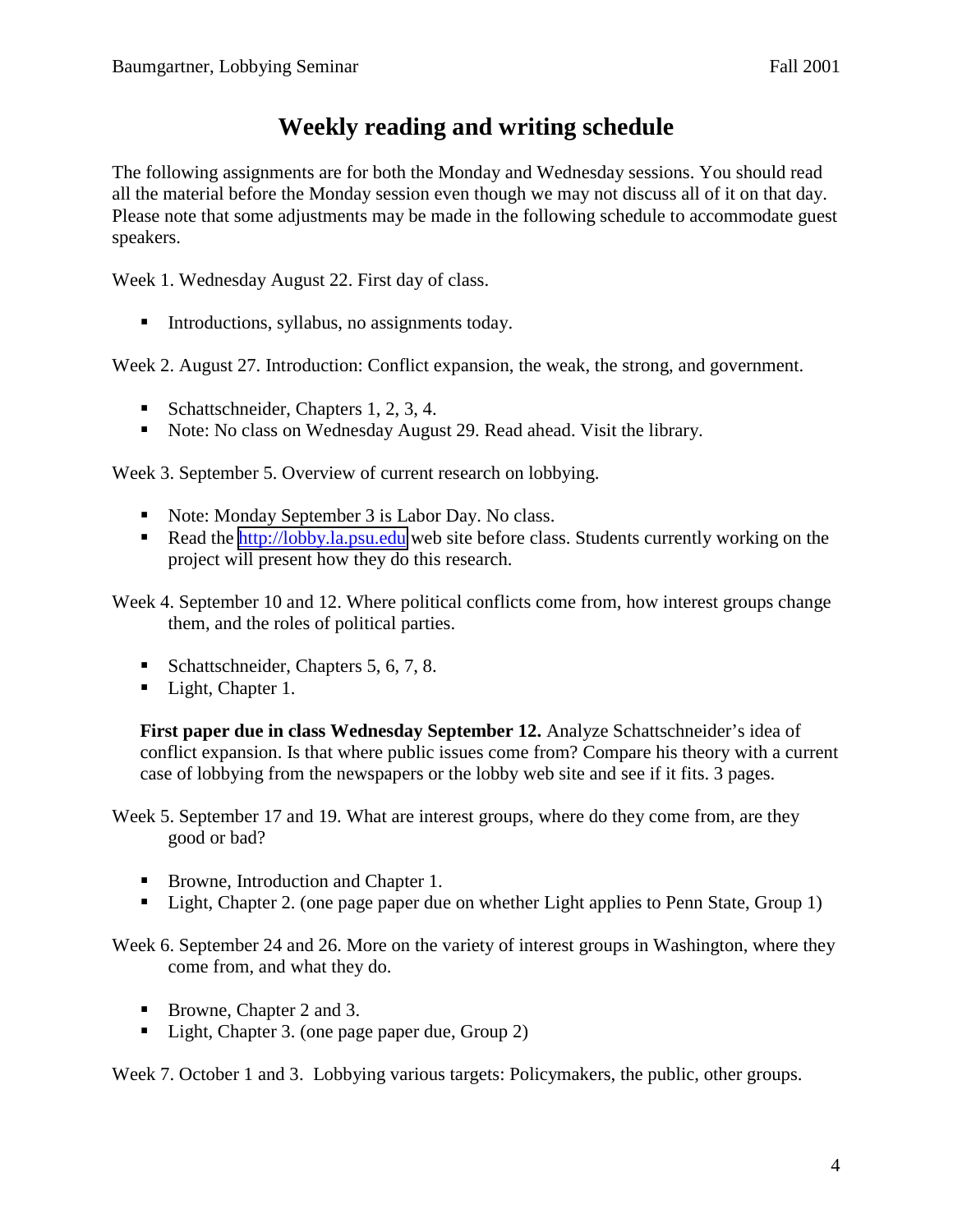- Browne, Chapters 4, 5, 6.
- Light, Chapter 4. (paper, Group 1)

**Second paper due in class Wednesday October 3.** Give an overview of the current lobbying debate you will analyze throughout the rest of the term. Discuss who is involved (on all sides), what they are trying to achieve, who is going to make the decision, what are the issue-definitions, what is the level of public awareness/media coverage. 5 pages.

Week 8. October 8 and 10. Who wins and who loses.

- Browne, Chapters 7, 8.
- Light, Chapter 5. (paper, Group 2)

Week 9. October 15 and 17. Making sense of the group system.

- Browne, Chapters 9, 10.
- Light, Chapter 6. (paper, Group 1)

**Third paper due in class Wednesday October 17.** Pick a theoretical question from Browne's book that you will analyze with respect to your case. Explain the importance of the issue you choose, and explain how it can be studied with reference to your case. This will become the introduction to your term paper. Any theoretical question from Browne is acceptable as long as it can be applied to the case you chose in your previous paper. Suggestions include class bias in who mobilizes to form groups, lobbying tactics, working with allies, questions of issue-definition, conflict expansion processes, or anything else from Browne's book. 3-5 pages.

Week 10. October 22 and 24. How to be a lobbyist: The fundamentals.

- Wolpe and Levine, Part 1, Chapters 1, 2, 3.
- Light, Chapter 7. (paper, Group 2)

Week 11. October 29 and 31. How to lobby: Continued.

- Wolpe and Levine, Part 1, Chapters 4, 5.
- Light, Chapter 8. (paper, Group 1)

**Fourth paper due in class Wednesday October 31.** Review your theoretical introduction from paper #3 and your case overview from paper #2. Now write an additional paper analyzing your case specifically from the perspective of what you wrote in paper #3. If your topic was how some tactics are more effective than others, for example, then now you should explain in detail what tactics were used in your case. This paper calls for you to confront theory with evidence. You should describe what occurred in your case as it relates to the theoretical question you posed in your previous paper. Note whether your evidence supports or refutes what your theory predicted. Add references to Wolpe and Levine and other sources if appropriate. 5 pages.